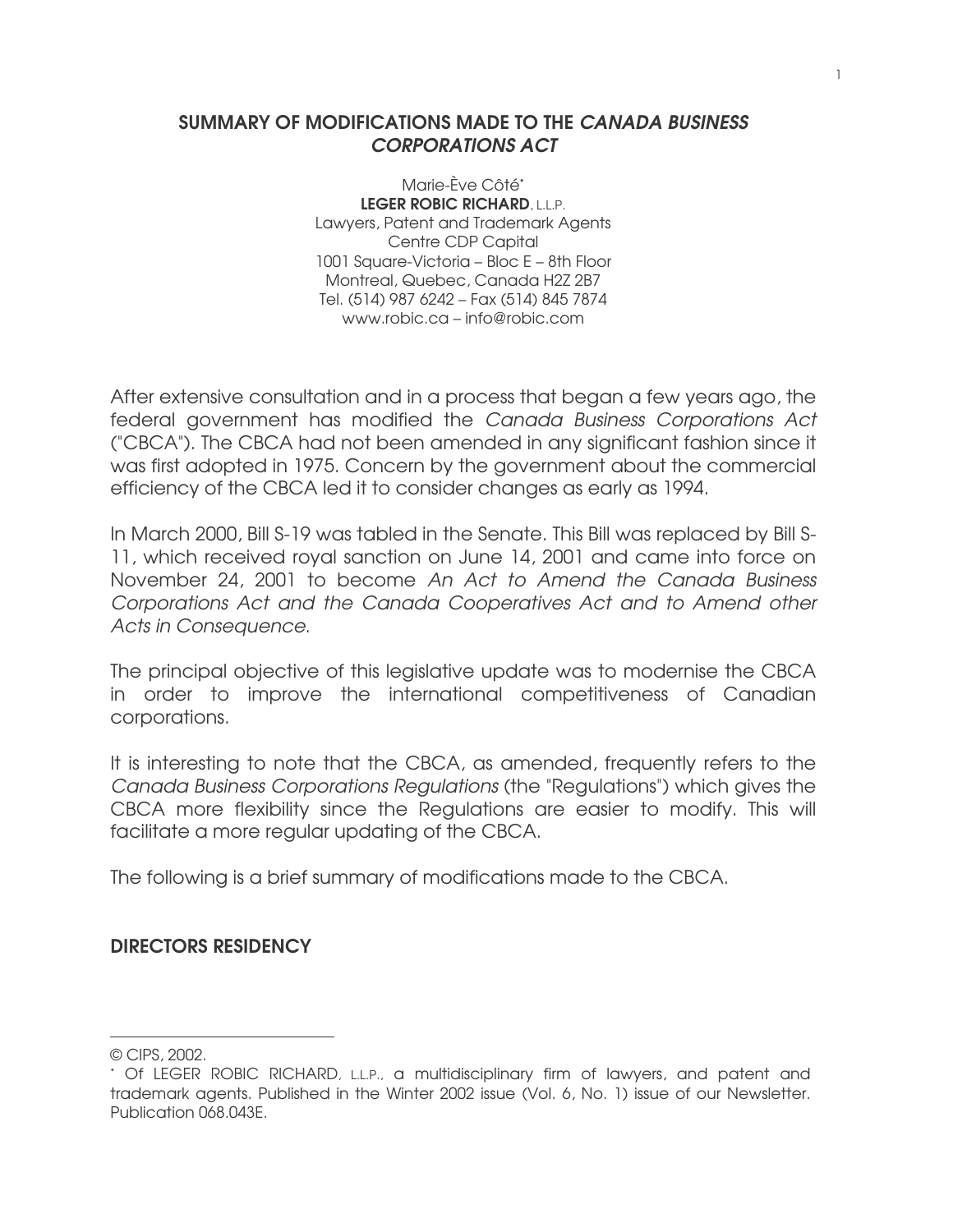Subject to any exceptions, the requirement that the majority of directors on the board of a corporation be "Canadian residents" has been reduced to 25%. The same rule applies to the quorum sought by the board of directors in order to conduct business at a board meeting. Moreover, the committee's requirement of residency has been abolished. The by-laws of a corporation must therefore be modified accordingly.

# ACCEPTANCE OF OFFICE BY DIRECTORS

From now on, an elected director must consent to his office either (i) tacitly, if he is present at the meeting electing him as director, (ii) expressly, in writing before the meeting or within ten (10) days after his election or (iii) implicitly, by fulfilling the duties of director.

# NOTICE OF CHANGE OF ADDRESS OF DIRECTORS

It is now mandatory that a director inform the corporation of any change of address and the corporation must advise Industry Canada of such change within 15 days of the receipt of any notice to that effect.

# MEETING OF DIRECTORS

Directors may now attend meetings of the board of directors by way of electronic means.

# MEETING OF SHAREHOLDERS

It is now possible to hold a shareholders' meeting in a foreign place without having to obtain the unanimous consent of the shareholders as long as the articles of the corporation provide for such possibility.

Shareholders may attend or participate in meetings by way of electronic means and can also vote at such meetings if this possibility is provided for in the corporation's by-laws.

Moreover, non-distributing corporations can now reduce the time limit for receiving a notice of a meeting of shareholders which is fixed at between 21 and 60 days before the meeting.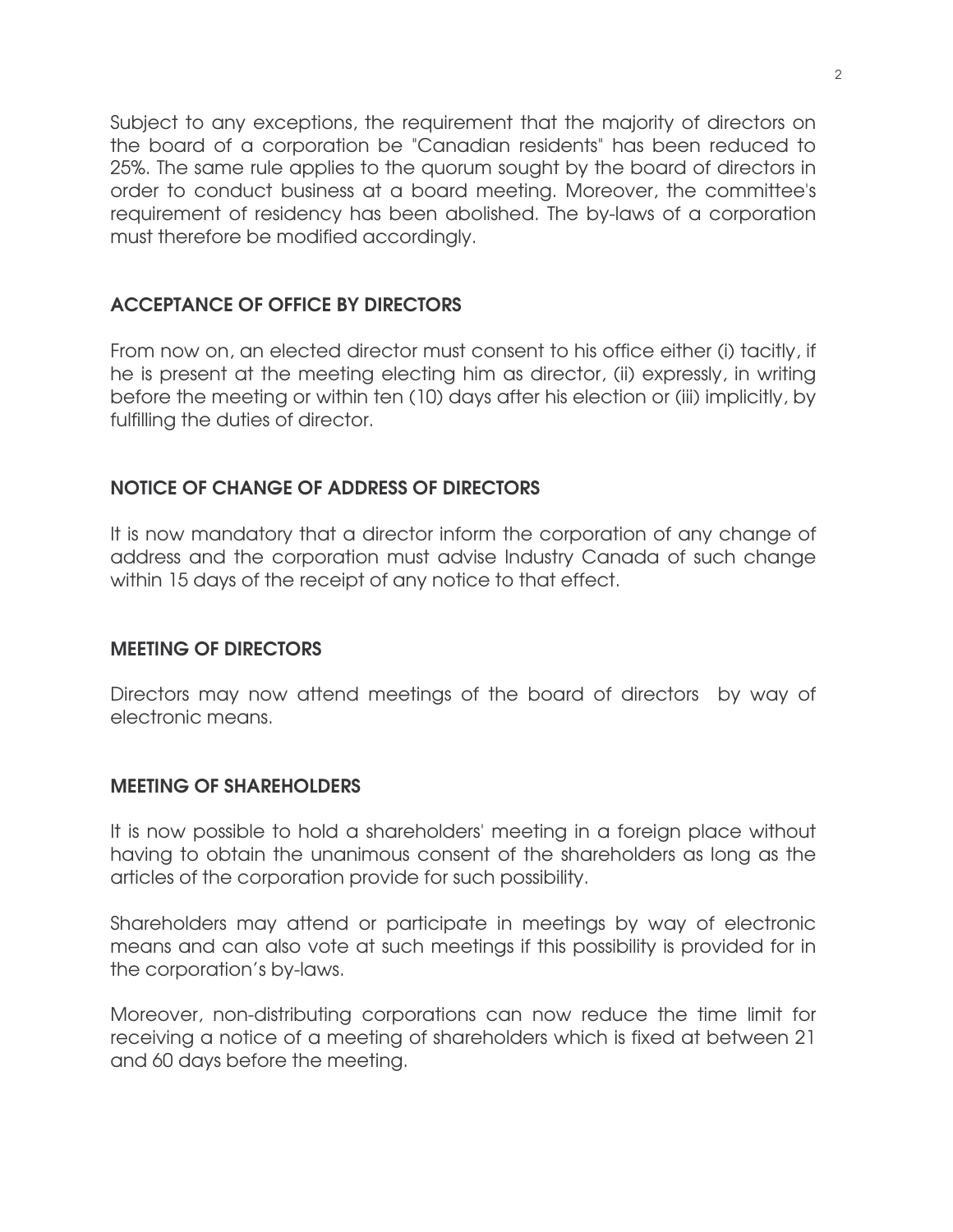To conclude, the corporation may henceforth set a reference date to determine which shareholders will have the right to vote at the meeting.

# ELECTRONIC COMMUNICATIONS

In order to facilitate communications with its shareholders, corporations may from now on adopt an electronic communication system for the forwarding and receiving of documents. The corporation must however modify its bylaws, elaborate a policy and obtain the consent of its shareholders for such system.

# SHAREHOLDERS' PROPOSALS

New requirements have been imposed on the filing of shareholder proposals which from now on can, subject to certain conditions, be filed by the beneficial owner of shares as well as the registered holder.

Moreover, the deadline for the filing of a proposal has been increased to 90 days prior to the anniversary of the date of the notice for the last annual meeting.

The grounds for refusal to circulate a proposal have been amended and the deadline to refuse such proposal has been increased from 10 to 21 days from receipt of the proposal.

# **PROXY**

Certain changes were made to the rules regarding the solicitation of proxies. These include the modification of the definition of "solicitation" as defined by the CBCA and an increase in the threshold, from 15 to 50 shareholders, under which the corporation may solicit proxies without the need to send out a circular.

# PROTECTION OF MINORITY SHAREHOLDERS

The CBCA has changed certain criteria in the law in order to grant minority shareholders additional protection.

# UNANIMOUS SHAREHOLDERS' AGREEMENTS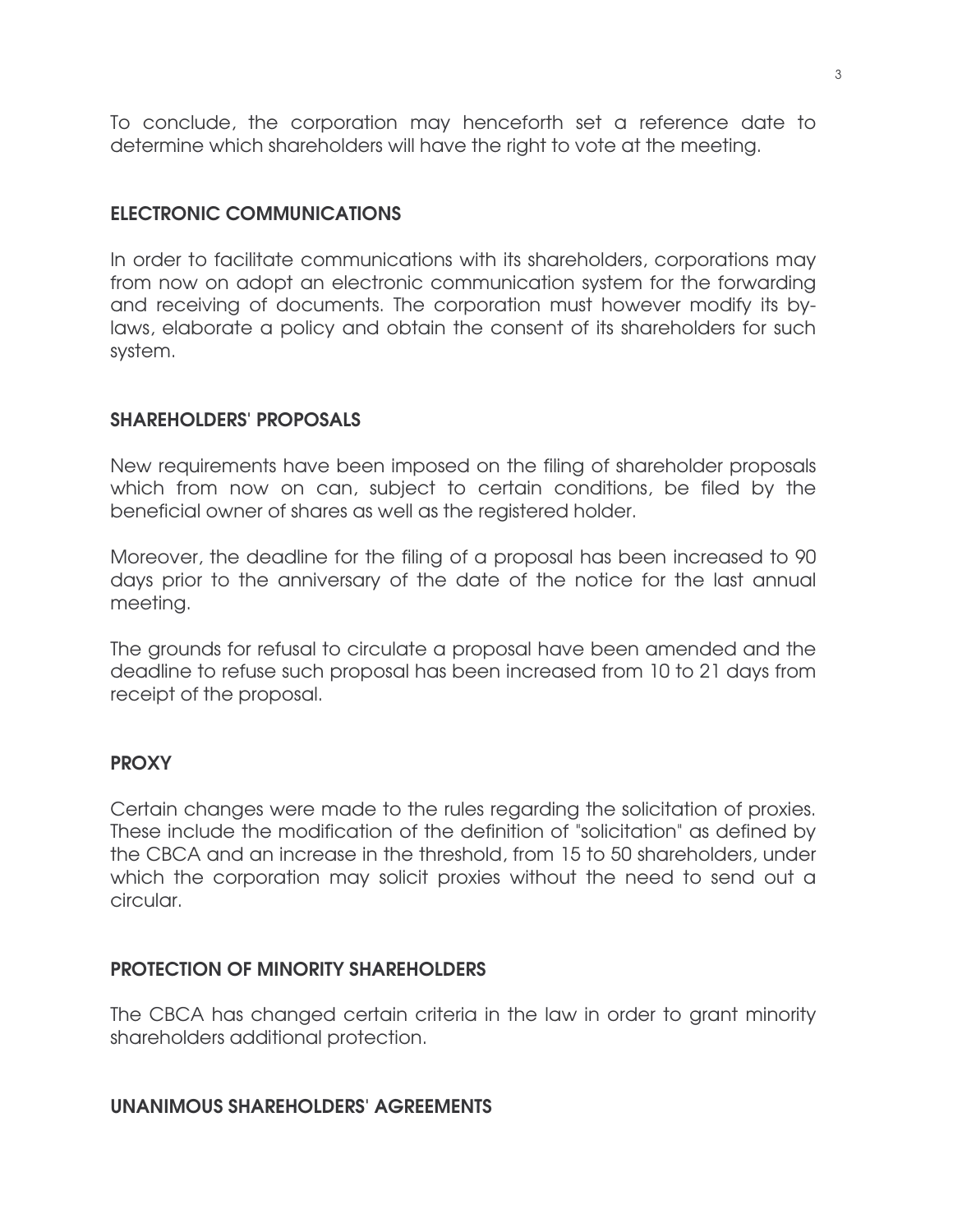From now on shareholders who have purchased shares without knowledge of the existence of a unanimous shareholders' agreement may cancel the purchase within a specific time limit.

# DEFENCE OF DUE DILIGENCE

As for the liabilities of directors and officers, the defence of good faith has been replaced by a defence of "reasonable diligence" particularly in cases of statutory responsibilities, employee wages and the general duty to comply with laws and regulations.

### INDEMNIFICATION OF DIRECTORS AND OFFICERS

The CBCA now allows the corporation to advance costs and disbursements related to the defence and indemnification of directors and officers for certain types of law suits. Consequently, the internal by-laws of corporations will have to be amended accordingly.

## MODIFIED PROPORTIONATE LIABILITY

In certain cases, it will now be possible to refer to the regime of modified proportionate liability instead of joint and several liability with respect to claims for financial loss arising out of an error or omission regarding financial information that had to be provided for under the CBCA.

### FINANCIAL ASSISTANCE

A corporation is no longer required to pass a solvability test in order to have the right to provide shareholders with financial assistance.

### REGISTERED OFFICE

The provisions of the CBCA have been modified so that the articles of the corporation may now indicate the province in which the head office of the corporation will be situated instead of the judicial district. The directors will therefore be free to change the registered office within the limits of the chosen province.